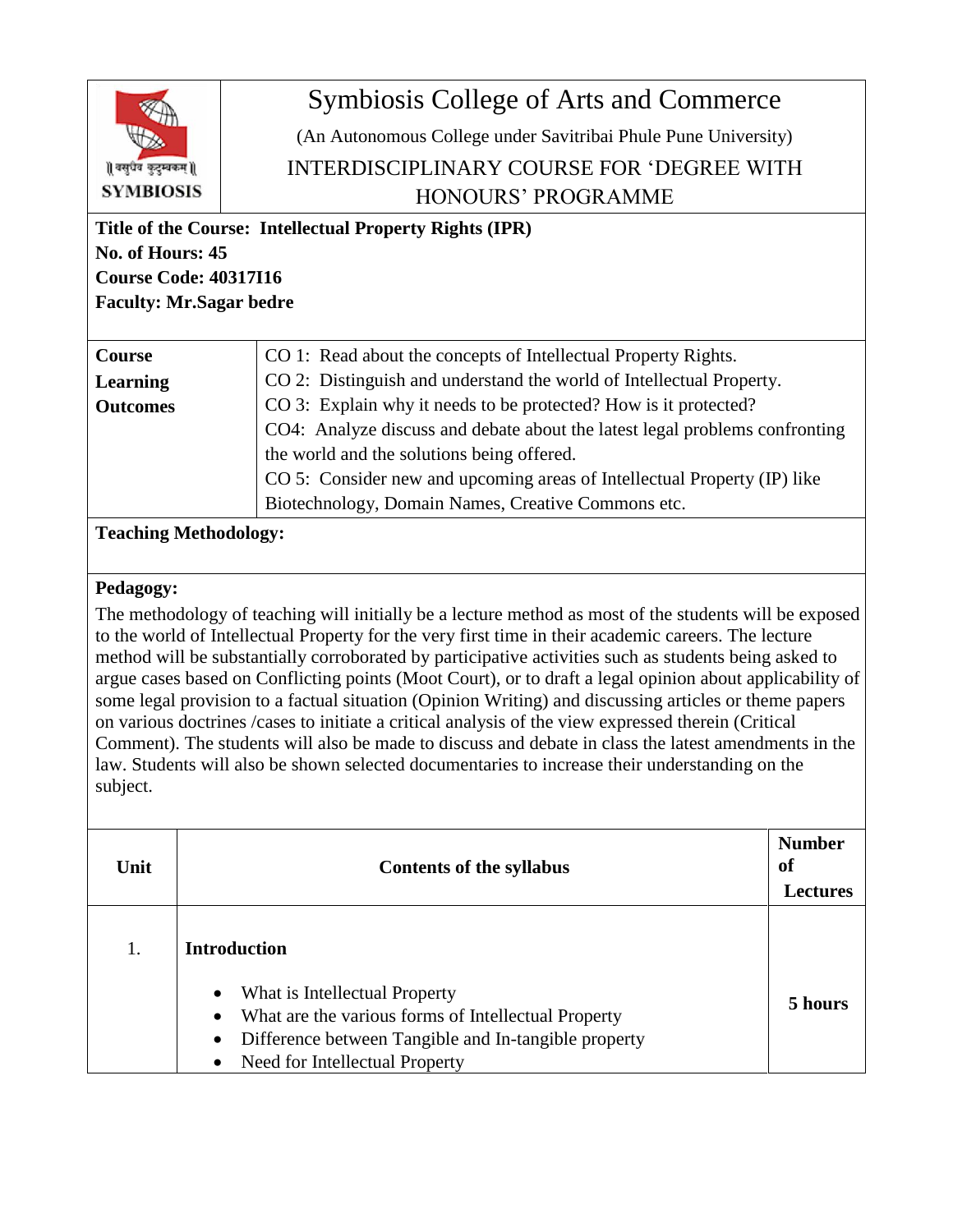|    | <b>TRIPS &amp; GATT</b>                                                                                                                                                                                                                                                              |          |
|----|--------------------------------------------------------------------------------------------------------------------------------------------------------------------------------------------------------------------------------------------------------------------------------------|----------|
| 2. | Copyrights<br>What is copyright?<br>Registration procedure and copyright authorities<br>Assignment and transfer of copyright<br>Copyright infringement and exceptions to infringement<br>Software copyright<br>Open source and copy left<br>Creative commons                         | 10 hours |
| 3. | <b>Patents</b><br>What are patents and conditions for patentability?<br>Procedure for obtaining patents<br>Rights of a patentee<br>Patent infringements<br>Patents from an international perspective<br><b>Patents Cooperation Treaty</b><br>New fields of application of Patent Law | 10 hours |
| 4. | <b>Trademarks</b><br>What are Trade Marks (TM)?<br>Statutory authorities associated with and its registration<br>procedure<br>Rights conferred by registration<br>Licensing, assignment and transfer of trademark rights<br>Trademark infringement<br><b>Domain Name Disputes</b>    | 10 hours |
| 5. | <b>Designs and Geographical Indications</b><br>What are designs?<br>Industrial Designs - Registration and piracy<br>Geographical Indication of Goods & Appellations of Origin                                                                                                        | 10 hours |